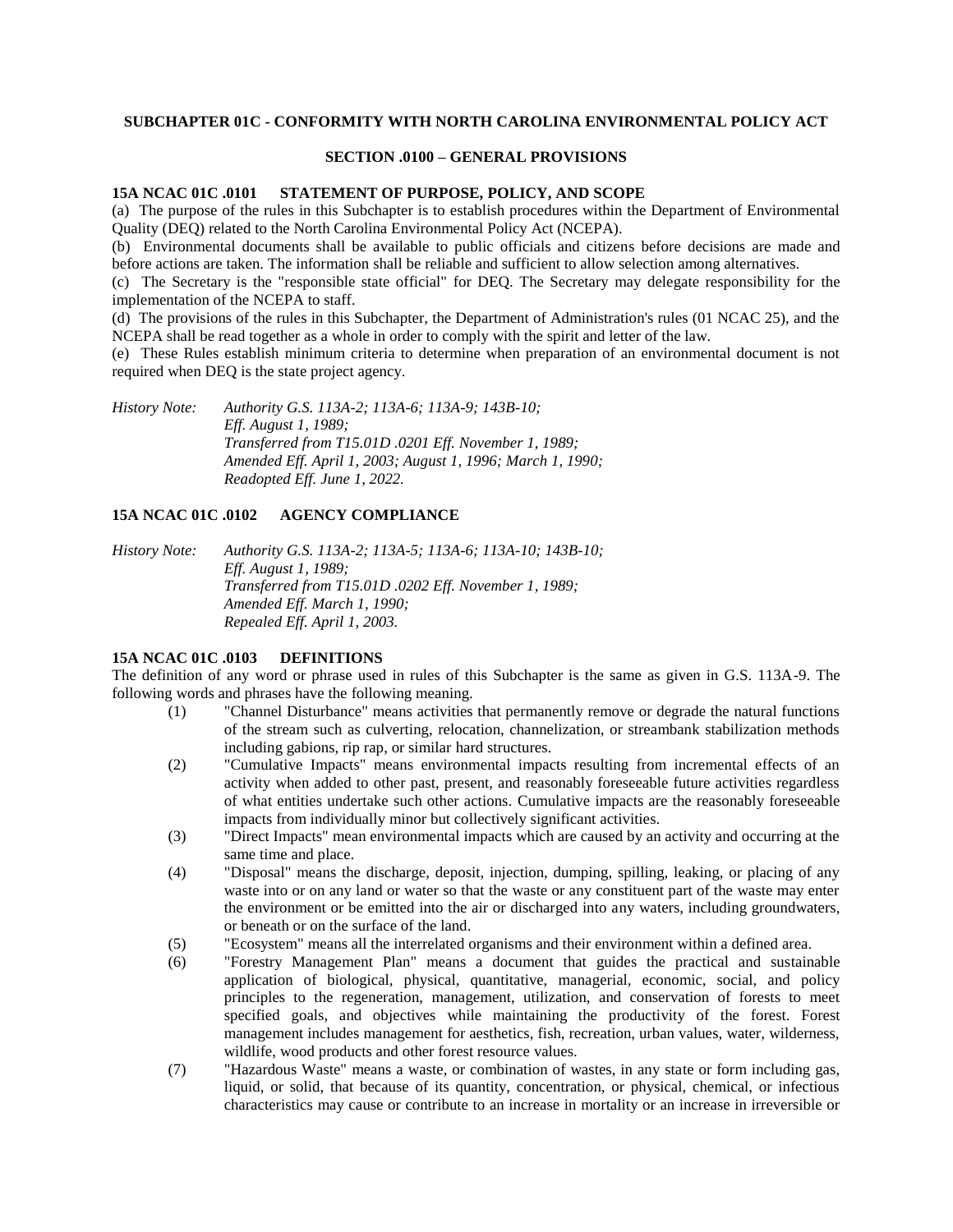incapacitating reversible illness, or pose a present or potential hazard to human health or the environment when improperly treated, stored, transported, disposed of, or otherwise managed.

- (8) "High Quality Waters (HQW)" has the same meaning as in 15A NCAC 02B .0224.
- (9) "Inlet" means a waterway between islands connecting a lagoon, estuary, sound, or similar water body with the ocean.
- (10) "Instream Flow" means the amount of water needed in a stream to adequately provide for downstream uses occurring within the stream channel, including some or all of the following: aquatic habitat, recreation, wetlands maintenance, navigation, hydropower, riparian vegetation, and water quality.
- (11) "Land-Disturbing Activity" has the same meaning as in G.S. 113A-52.
- (12) "Lead Division" means the division within DEQ that has been appointed by the Secretary, pursuant to 15A NCAC 01C .0105, to have primary responsibility for preparation of an environmental document when DEQ is the state project agency.
- (13) "Perennial Stream" means a channel that contains water year round during a year of normal rainfall with the aquatic bed located below the water table for most of the year. Groundwater is the primary source of water for a perennial stream, but it also carries stormwater runoff. A perennial stream exhibits the typical biological, hydrological, and physical characteristics commonly associated with the continuous conveyance of water.
- (14) "Prime agricultural and forest land" means lands that possess the best combination of physical and chemical characteristics for producing food, feed, fiber (including forest products), forage, oilseed, and other agricultural products (including livestock), without intolerable soil erosion. This does not apply to lands that are already in or committed to development projects such as water impoundment, transportation, and urban development.
- (15) "Reclaimed Water" has the same meaning as in 15A NCAC 02U .0103.
- (16) "Resource" means any natural product or value, not necessarily economic, but including trees, minerals, wildlife, clean air and water, fisheries, ecosystems, landscapes, and open space.
- (17) "River Basin" means the watershed of a major river system.
- (18) "Secondary Impacts" mean indirect impacts caused by and resulting from a specific activity that occur later in time or further removed in distance than direct impacts, but are reasonably foreseeable. Indirect impacts may include growth inducing effects and other effects related to induced changes in the pattern of land use, population density or growth rate, and related effects on air, water, and other natural systems, including ecosystems.
- (19) "Secretary" means the Secretary of DEQ.
- (20) "State Project Agency" means the state department or council of state agency that has been designated pursuant to 01 NCAC 25 .0210(a) for ensuring compliance with NCEPA.
- (21) "Stream Enhancement" means the process of implementing stream rehabilitation practices in order to improve water quality or ecological function. These practices are typically conducted on the stream bank or in the flood prone area. Enhancement activities may also include the placement of in-stream habitat structures.
- (22) "Stream Restoration" means the process of converting an unstable, altered, or degraded stream corridor, including adjacent riparian zone and flood prone areas to its natural or referenced, stable conditions considering recent and future watershed conditions. This process also includes restoring the geomorphic dimension, pattern, and profile as well as biological and chemical integrity, including transport of water and sediment produced by the stream's watershed in order to achieve dynamic equilibrium.
- (23) "Total Design Withdrawal" means the pumping rate at which water can be removed from the contributing stream. It is the sum of any pre-existing withdrawal capacity plus any withdrawal increase.
- (24) "Wetlands" has the same meaning as in 15A NCAC 02B .0202.

*History Note: Authority G.S. 113A-2; 113A-6; 113A-9; 143B-10; Eff. April 1, 2003; Readopted Eff. June 1, 2022.*

# **15A NCAC 01C .0104 AGENCY COMPLIANCE**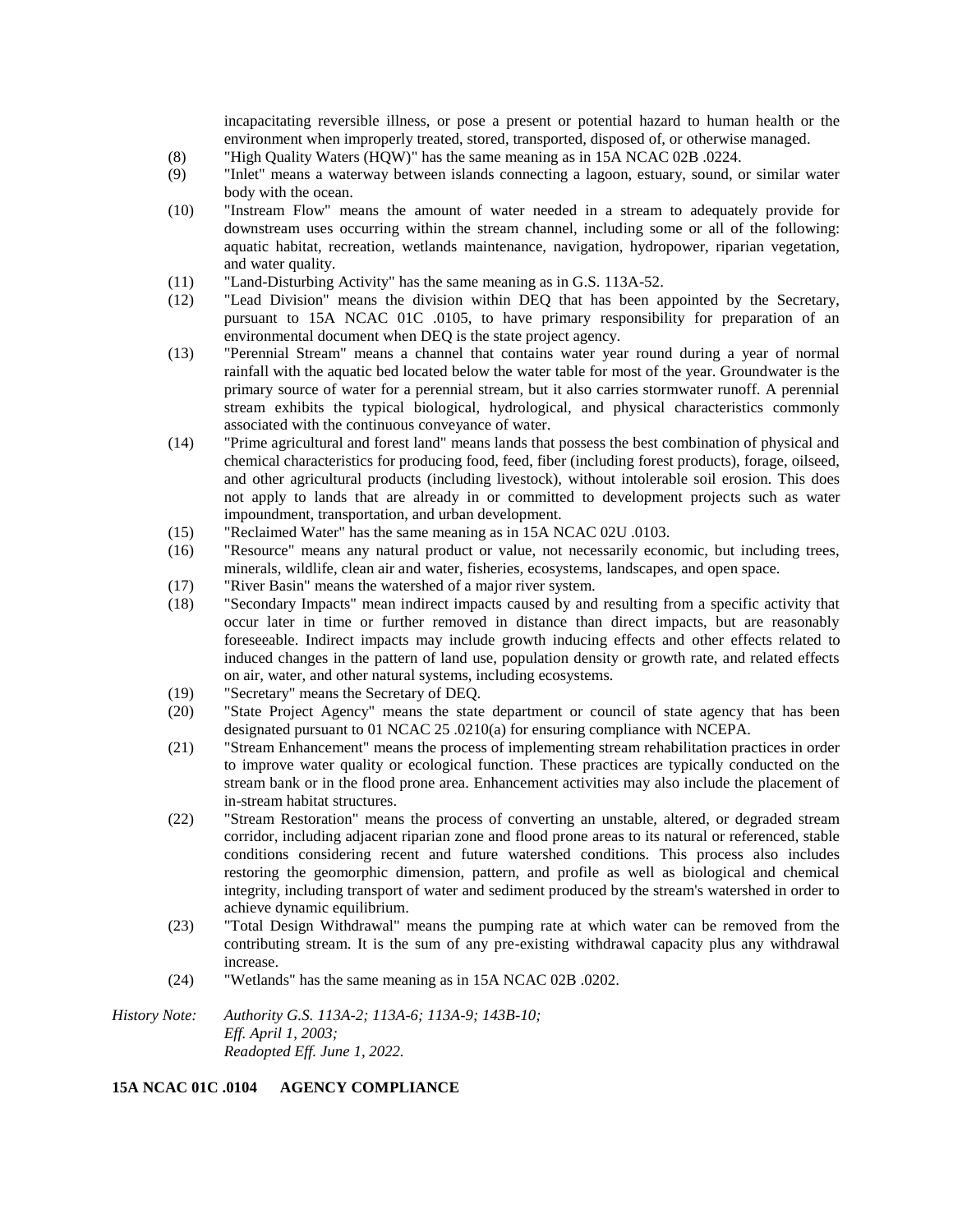(a) DEQ shall interpret the provisions of the NCEPA as a supplement to its existing authority and as a mandate to view its policies and programs in the light of the NCEPA's comprehensive environmental objectives.

(b) As part of making a decision on a project for which an environmental document has been prepared, DEQ shall review the document and incorporate it as part of continuing deliberations. The resulting decision shall be made after weighing all of the impacts and mitigation measures presented in the environmental document, which shall become part of the decision-making record.

*History Note: Authority G.S. 113A-2; 113A-5; 113A-6; 113A-10; 143B-10; Eff. April 1, 2003; Readopted Eff. June 1, 2022.*

## **15A NCAC 01C .0105 LEAD AND COOPERATING DIVISIONS RESPONSIBILITY**

Where DEQ is the state project agency and more than one of its divisions must issue a permit or other authorization for the project requiring review under NCEPA, the Secretary shall appoint a lead division to be responsible for preparation of the environmental document. The lead and cooperating divisions' responsibilities shall be established by the Secretary.

*History Note: Authority G.S. 113A-2; 113A-4; 113A-6; 113A-7; 143B-10; Eff. April 1, 2003; Readopted Eff. June 1, 2022.*

# **15A NCAC 01C .0106 SCOPING AND HEARINGS**

When DEQ is the state project agency, DEQ shall utilize scoping and hearing processes to the extent appropriate to the complexity, potential for environmental effects, and level of expressed interest associated with the proposed action. Scoping and hearing processes are public processes designed to determine the types of environmental issues to be addressed in environmental documents. They are open processes intended to obtain the view of other agencies and the public in order for state agencies to make informed decisions.

*History Note: Authority G.S. 113A-2; 113A-4; 113A-6; 143B-10; Eff. April 1, 2003; Readopted Eff. June 1, 2022.*

# **15A NCAC 01C .0107 LIMITATION ON ACTIONS DURING NCEPA PROCESS**

(a) If an environmental document is required under NCEPA, DEQ shall not undertake an action until the environmental document for that action is final.

(b) If DEQ is considering a proposed action for which an environmental document is to be or is being prepared under NCEPA, DEQ shall promptly notify the applicant that DEQ cannot take final action until the environmental document is completed and available for use as a decision-making tool. The notification shall be consistent with the statutory and regulatory requirements of DEQ and may be in the form of a notification that the application is incomplete.

(c) When a program within DEQ decides that a proposed action, for which other DEQ actions are pending or have been taken, requires environmental documentation, then that program shall promptly notify all the other relevant DEQ programs of the decision.

(d) When statutory and regulatory requirements prevent DEQ from suspending action, DEQ shall deny any action for which it determines an environmental document is required under NCEPA but not yet available as a decision-making tool.

*History Note: Authority G.S. 113A-2; 113A-4; 113A-6; 113A-7; 143B-10; Eff. April 1, 2003; Readopted Eff. June 1, 2022.*

## **15A NCAC 01C .0108 EMERGENCIES**

(a) If there is an immediate threat to public health, safety, and welfare, DEQ may take otherwise lawful actions with potential environmental effects without preparing an environmental document. In those emergency circumstances, DEQ shall limit actions to those necessary to control and mitigate for the immediate threat to the public health, safety, and welfare.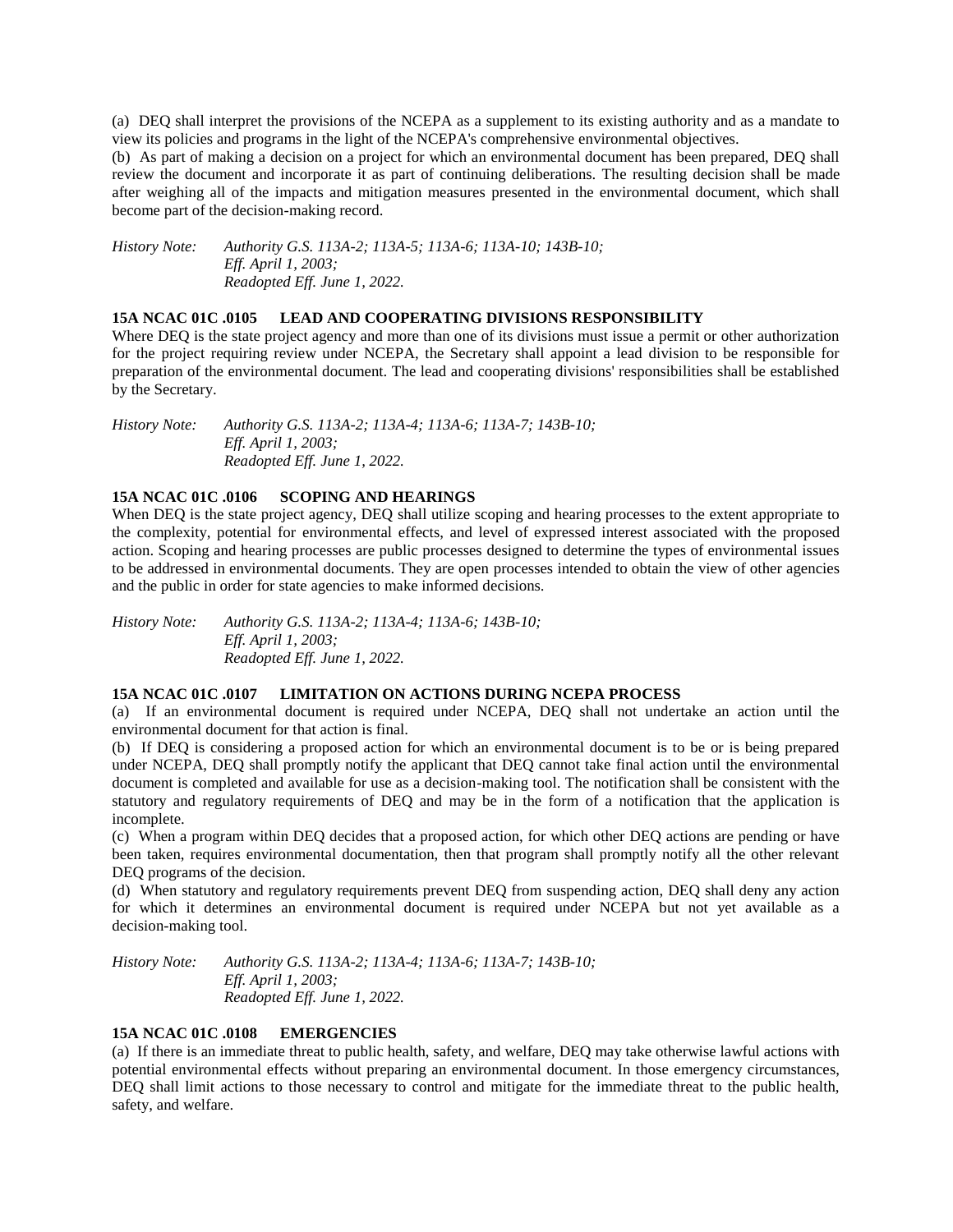(b) DEQ may prepare and maintain environmental documents for repetitive emergency programs affecting the public to review the scope of involved activities, identify specific effects to be expected, and identify mitigation measures that can be employed.

*History Note: Authority G.S. 113A-4; 113A-6; 113A-7; 143B-10; Eff. April 1, 2003; Readopted Eff. June 1, 2022.*

# **15A NCAC 01C .0109 PREPARATION OF ENVIRONMENTAL DOCUMENTS**

(a) When DEQ is the state project agency, DEQ may request information from an applicant to prepare an environmental document. DEQ shall independently evaluate the information provided and shall be responsible for its accuracy.

(b) When DEQ is the state project agency, an environmental document may be prepared by a consultant, including the applicant for the action's consultant. If DEQ allows an applicant for the action to prepare an environmental document, DEQ shall furnish guidance and participate in the preparation, and take responsibility for its scope, objectivity, content, and accuracy.

(c) The Environmental Assessment Guidance Document available through the State Clearinghouse provides guidance in preparing environmental documents.

(d) When DEQ is the state project agency, the content and finalization of an environmental document shall comply with NCEPA, DEQ's rules, and the Department of Administration's rules (01 NCAC 25).

*History Note: Authority G.S. 113A-4; 113A-5; 113A-6; 113A-9; 143B-10; Eff. April 1, 2003; Readopted Eff. June 1, 2022.*

# **SECTION .0200 - INTEGRATION WITH AGENCY ACTIVITY**

# **15A NCAC 01C .0201 EARLY APPLICATION OF THE NCEPA 15A NCAC 01C .0202 WHEN TO PREPARE ENVIRONMENTAL DOCUMENTS 15A NCAC 01C .0203 LEAD AND COOPERATING AGENCY RESPONSIBILITY 15A NCAC 01C .0204 SCOPING AND HEARINGS**

*History Note: Authority G.S. 113A-2; 113A-4; 113A-6; 113A-7; 113A-8; 113A-9; 143B-10; Eff. August 1, 1989; Transferred from T15.01D .0301; .0302; .0303; .0304 Eff. November 1, 1989; Amended Eff. March 1, 1990; Repealed Eff. April 1, 2003.*

#### **15A NCAC 01C .0205 IMPLEMENTATION**

*History Note: Authority G.S. 113A-2; 113A-4; 113A-5; 113A-6; 143B-10; Eff. April 1, 2003; Repealed Eff. June 1, 2022.*

# **15A NCAC 01C .0206 WHEN TO PREPARE ENVIRONMENTAL DOCUMENTS**

(a) When an environmental document is required under NCEPA and DEQ is the state project agency, DEQ shall prepare an environmental document unless the action falls below the minimum criteria set forth in Section .0400 of this Subchapter. As described in 15A NCAC 01C .0306, the Secretary may require preparation of an environmental document that would otherwise not be required through application of DEQ's minimum criteria.

(b) An environmental assessment is not necessary if DEQ has decided to prepare an environmental impact statement.

(c) DEQ shall ensure that the activity that is the subject of the environmental document is properly defined. Closely connected activities should be reviewed together. Closely connected activities include:

(1) activities that automatically trigger other activities that may require environmental impact statements;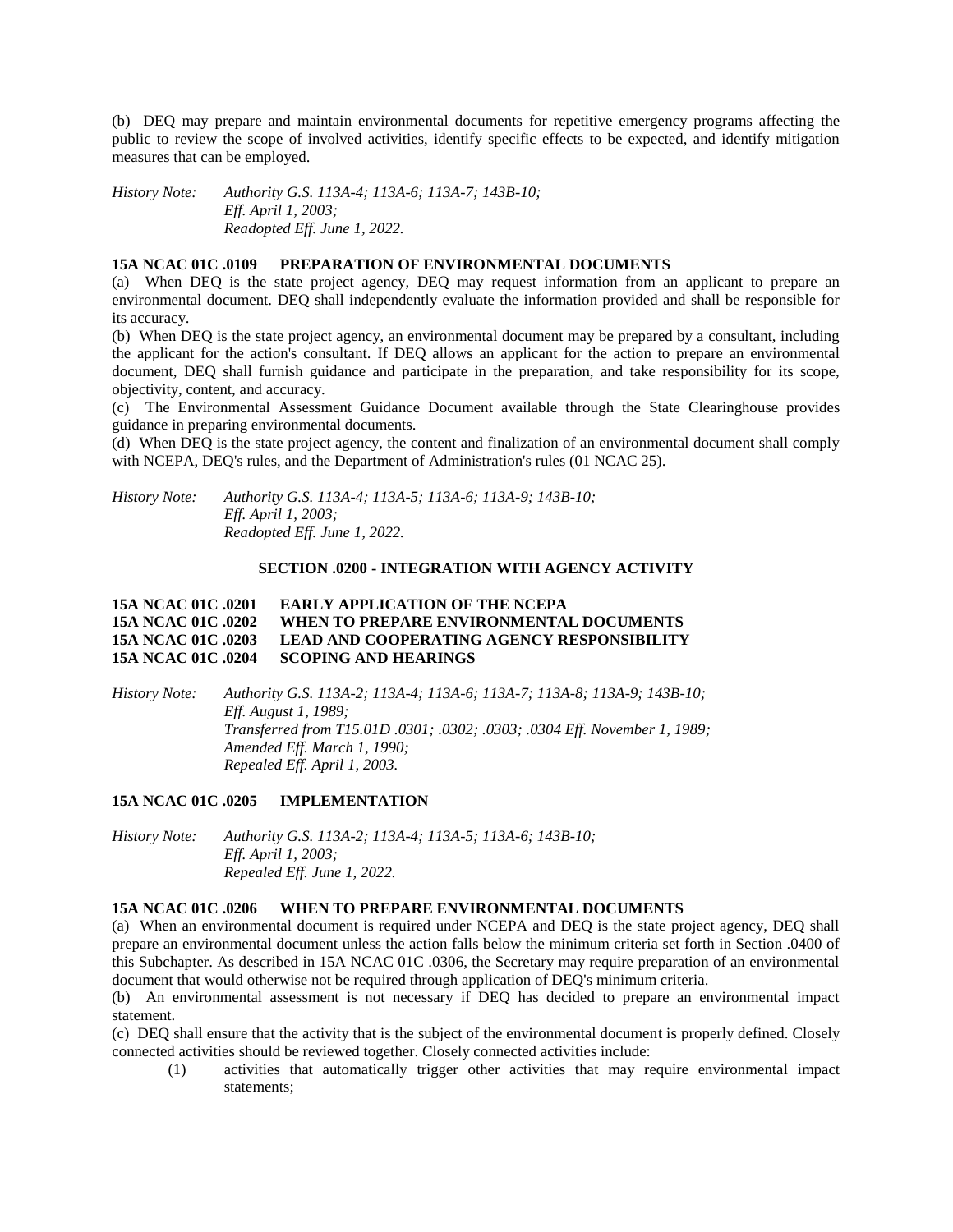- (2) activities that cannot or will not proceed unless other activities occur either previously or simultaneously; and
- (3) activities that are interdependent parts of a larger plan of development and depend on the larger plan of development for justification.

*History Note: Authority G.S. 113A-2; 113A-4; 113A-6; 143B-10; Eff. April 1, 2003; Readopted Eff. June 1, 2022.*

## **15A NCAC 01C .0207 INCORPORATION BY REFERENCE**

(a) DEQ shall incorporate material into environmental documents by reference to cut down on bulk without impeding DEQ and public reviews of the action. The incorporated material shall be cited in the document and its contents briefly described.

(b) Incorporated-by-reference material shall be made available by the applicant for inspection by reviewers and potentially interested persons within the time allowed for comment.

*History Note: Authority G.S. 113A-4; 113A-6; 113A-10; 143B-10; Eff. April 1, 2003; Readopted Eff. June 1, 2022.*

## **15A NCAC 01C .0208 INCOMPLETE OR UNAVAILABLE INFORMATION**

(a) Where DEQ is evaluating effects upon the environment in an environmental document and there are gaps in relevant information or scientific uncertainty, DEQ shall make clear that such information is lacking or that uncertainty exists.

(b) In considering whether unavailable information should be sought and included in the environmental document, DEQ shall consider whether the information can be obtained, how long it would take to obtain that information, and the significance of the information to understanding the effects of the proposed action or alternative. If, after considering those factors, DEQ proceeds with preparation of the environmental document without the information, DEQ shall include within the environmental document:

- (1) a statement that such information is incomplete or unavailable;
- (2) a statement of the relevance of the incomplete or unavailable information to evaluating reasonably foreseeable significant adverse impacts on the human environment;
- (3) a summary of existing credible scientific evidence which is relevant to evaluating the reasonably foreseeable significant adverse impacts on the human environment; and
- (4) DEQ's evaluation of such impacts based upon theoretical approaches or research methods generally accepted in the scientific community.

(c) For the purposes of this Section, "reasonably foreseeable" includes impacts which have catastrophic consequences, even if their probability of occurrence is low, provided that the analysis of the impacts is supported by credible scientific evidence, is not based on pure conjecture, and is within the rule of reason.

*History Note: Authority G.S. 113A-4; 113A-6; 143B-10; Eff. April 1, 2003; Readopted Eff. June 1, 2022.*

# **SECTION .0300 – SPECIAL CIRCUMSTANCES**

### **15A NCAC 01C .0301 IMPLEMENTATION 15A NCAC 01C .0302 INCORPORATION BY REFERENCE 15A NCAC 01C .0303 INCOMPLETE OR UNAVAILABLE INFORMATION**

*History Note: Authority G.S. 113A-2; 113A-4; 113A-5; 113A-6; 113A-10; 143B-10; Eff. August 1, 1989; Transferred from T15.01D .0401; .0402; .0403 Eff. November 1, 1989; Amended Eff. March 1, 1990; Repealed Eff. April 1, 2003.*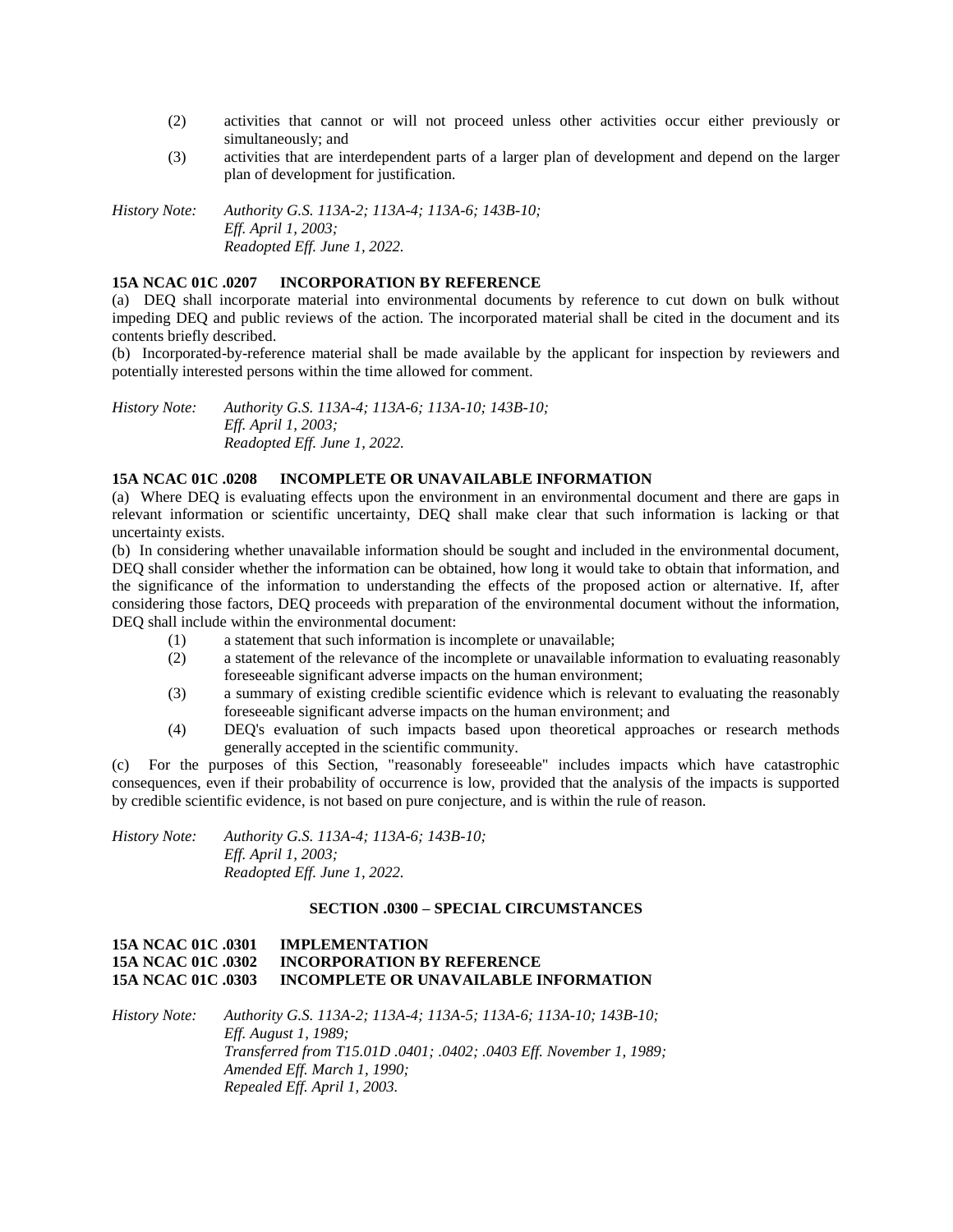# **15A NCAC 01C .0304 ACTIVITIES ABOVE THE MINIMUM CRITERIA**

*History Note: Authority G.S. 113A-2; 113A-4; 113A-6; 113A-11; 143B-10; Eff. April 1, 2003; Repealed Eff. June 1, 2022.*

### **15A NCAC 01C .0305 ACTIVITIES UNDERTAKEN BY DEQ**

The following activities, when undertaken by DEQ, shall require preparation of an environmental document unless they satisfy the minimum criteria set out in Section .0400 of this Subchapter.

- (1) Construction of facilities or infrastructures on lands and waters owned or managed by DEQ.
- (2) Demolition of or additions, rehabilitation, and or renovations to a structure listed in the National Register of Historic Places or more than 50 years of age except where agreement exists with the Department of Natural and Cultural Resources that the structure lacks architectural or historical significance.
- (3) Ground disturbances involving National Register listed archaeological sites or areas around buildings 50 years old or older, except where agreement exists with the Department of Natural and Cultural Resources.

*History Note: Authority G.S. 113A-4; 113A-6; 113A-8; 113A-9; 113A-10; 143B-10; Eff. April 1, 2003; Readopted Eff. June 1, 2022.*

# **15A NCAC 01C .0306 ACTIVITIES OF A SPECIAL NATURE**

The Secretary may require preparation of an environmental document that would otherwise not be required through application of DEQ's minimum criteria if the Secretary determines:

- (1) the proposed activity may have a potential for significant adverse effects on wetlands; surface waters such as rivers, streams, and estuaries; parklands; game lands; prime agricultural or forest lands; or areas of local, state, or federally recognized scenic, recreational, archaeological, ecological, scientific research, or historical value, including secondary impacts; or would threaten a species identified on the Department of Interior's or the State's threatened and endangered species lists;
- (2) the proposed activity could cause changes in industrial, commercial, residential, agricultural, or silvicultural land use concentrations or distributions which would be expected to create adverse water quality, instream flow, air quality, or ground water impacts; or affect long-term recreational benefits, fish, wildlife, or their natural habitats;
- (3) the proposed activity has secondary impacts, or is part of cumulative impacts, not generally covered in the approval process for the state action, and that may result in a potential risk to human health or the environment; or
- (4) the proposed activity is of such an unusual nature or has such widespread implications that a concern for its environmental effects has been identified by DEQ or expressed to DEQ.

*History Note: Authority G.S. 113A-4; 113A-6; 113A-9; 113A-10; 113A-11; 113A-12; 143B-10; Eff. April 1, 2003; Readopted Eff. June 1, 2022.*

#### **SECTION .0400 – MINIMUM CRITERIA**

## **15A NCAC 01C .0401 AGENCY DECISION-MAKING PROCEDURES 15A NCAC 01C .0402 LIMITATION ON ACTIONS DURING NCEPA PROCESS 15A NCAC 01C .0403 EMERGENCIES 15A NCAC 01C .0404 NON-STATE INVOLVEMENT AND CONTRACTORS**

*History Note: Authority G.S. 113A-2; 113A-4; 113A-5; 113A-6; 113A-7; 113A-9; 143B-10; Eff. August 1, 1989; Transferred from T15.01D .0501; .0502; .0503; .0504 Eff. November 1, 1989; Amended Eff. March 1, 1990;*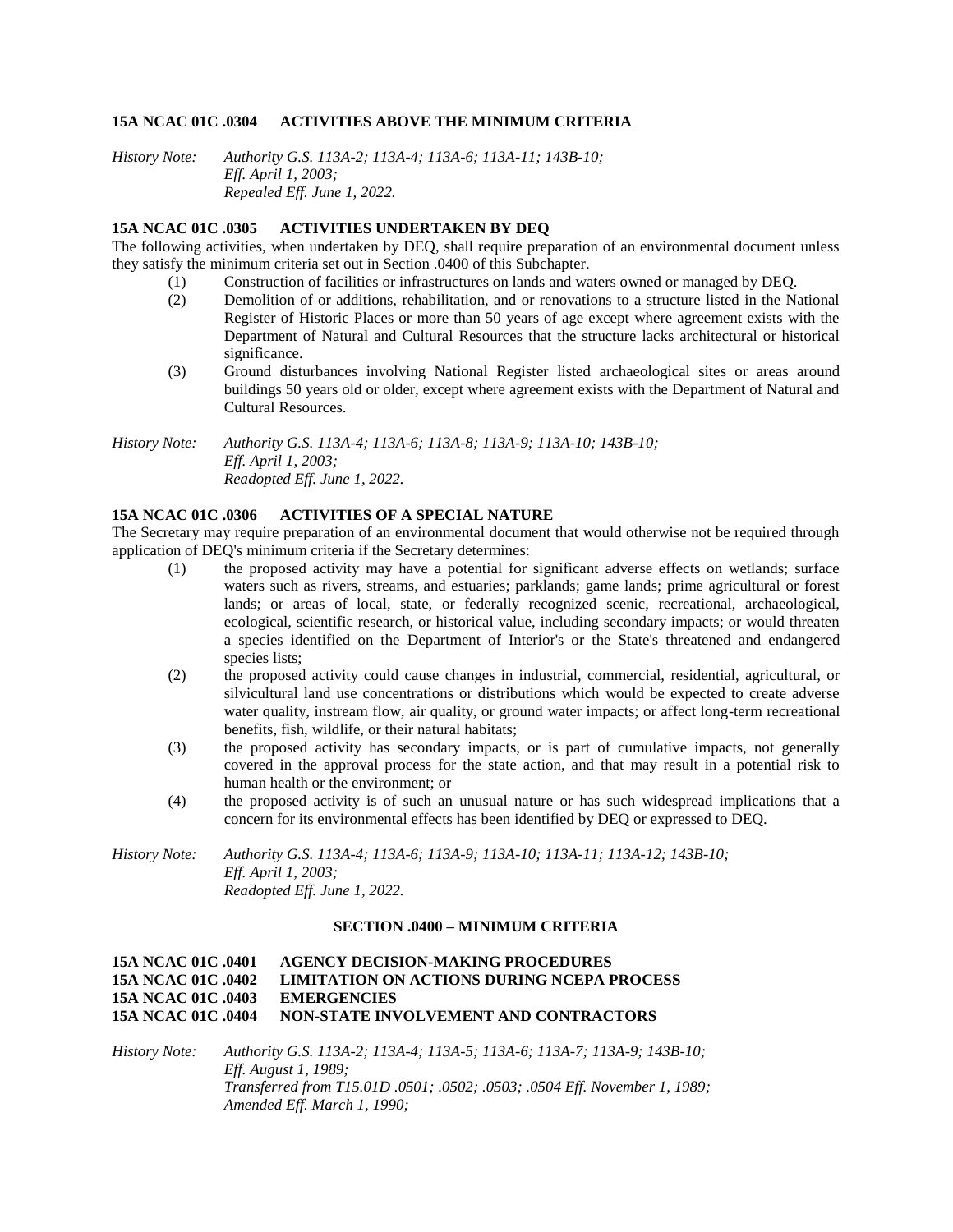*Temporary Amendment Eff. August 1, 2000; Amended Eff. April 1, 2001; Repealed Eff. April 1, 2003.*

#### **15A NCAC 01C .0405 PURPOSE OF THE MINIMUM CRITERIA THRESHOLDS**

If NCEPA requires preparation of an environmental document and DEQ is the state project agency, the minimum criteria set forth in this Section determine when preparation of an environmental document is not required because the action or class of actions have no significant long-term impact on the environment. An activity shall satisfy each applicable minimum criteria threshold to maintain this status. As set out in Rule .0306 of this Subchapter, the Secretary may require preparation of an environmental document that would otherwise not be required through application of DEQ's minimum criteria.

*History Note: Authority G.S. 113A-2; 113A-4; 113A-6; 113A-11; 143B-10; Eff. April 1, 2003; Readopted Eff. June 1, 2022.*

#### **15A NCAC 01C .0406 SAMPLING, SURVEY, MONITORING, AND RELATED RESEARCH ACTIVITIES**

Sampling, survey, monitoring and research activities do not require the preparation of environmental documents. These activities include, but are not limited to the following:

- (1) Aerial photography projects involving the photographing or mapping of the lands of the state;
- (2) Biology sampling and monitoring of:
	- (a) Fisheries resources through the use of traditional commercial fishing gear, electricity, and rotenone; and
	- (b) Wildlife resources through the use of traditional techniques, including but not limited to traps, drugs, and firearms;
- (3) Soil survey projects involving the sampling or mapping of the soils of the state;
- (4) Establishing stream gaging stations for the purpose of measuring water flow at a particular site;
- (5) Placement of monitoring wells for the purpose of measuring groundwater levels, quantity, or quality;
- (6) Gathering surface or subsurface information on the geology, minerals, or energy resources, of the state.
- (7) Placement and use of geodetic survey control points;
- (8) Other routine survey and resource monitoring activities, or other temporary activities required for research into the environment that do not have adverse effects; and
- (9) Investigation and assessment of sites contaminated with regulated substances.

*History Note: Authority G.S. 113A-4; 113A-6; 113A-9; 113A-10; 113A-11; 113A-12; 143B-10; Eff. April 1, 2003; Readopted Eff. June 1, 2022.*

# **15A NCAC 01C .0407 STANDARD MAINTENANCE OR REPAIR ACTIVITIES**

Standard maintenance or repair activities, if needed to maintain the originally defined function of an existing project or facility (but without expansion, increase in quantity, decrease in quality, use, or release of hazardous waste), do not require the preparation of environmental documents. These activities include but are not limited to maintenance and repair of the following:

- (1) Housekeeping projects that maintain a facility's original condition and physical features, including re-roofing and minor alterations where in-kind materials and techniques are used. This also encompasses structures 50 years of age and older and for which no separate law, rule, or regulation dictates a formal review and approval process;
- (2) Roads, bridges, parking lots, and their related facilities;
- (3) Utilities on their existing rights-of-way;
- (4) Surface drainage systems;
- (5) Boat ramps, docks, piers, bulkheads, rip rap, breakwaters and associated facilities;
- (6) Diked, high ground dredge-material disposal areas;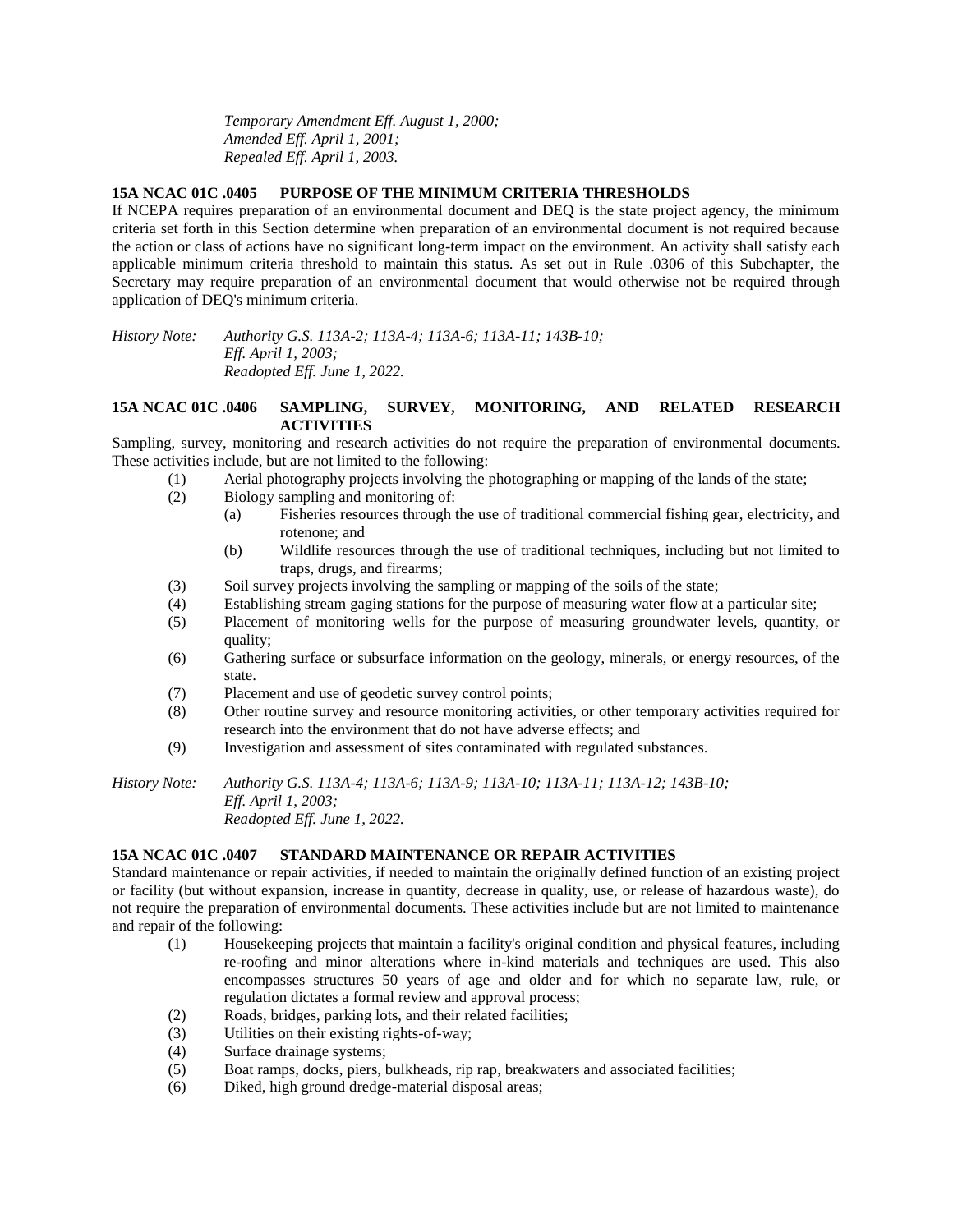- (7) Activities necessary to fulfill the existing requirements of in-effect permits for the protection of the environment and human health;
- (8) Other maintenance and repair activities on projects that are consistent with previously approved environmental documents; and
- (9) Routine grounds maintenance and landscaping of sidewalks, trails, walls, gates, and related facilities, including outdoor exhibits.

*History Note: Authority G.S. 113A-4; 113A-6; 113A-9; 113A-10; 113A-11; 113A-12; 143B-10; Eff. April 1, 2003; Readopted Eff. June 1, 2022.*

# **15A NCAC 01C .0408 MINOR CONSTRUCTION ACTIVITIES**

This Rule sets out the general and specific minimum criteria for construction activities. Construction and land disturbing activities that satisfy both the general minimum criteria and any specific minimum criteria applicable to the project do not require preparation of environmental documents.

- (1) General criteria.
	- (a) In the 20 coastal counties, land disturbing activity that:
		- (i) is located more than 575 feet away from waters classified as High Quality Waters (HQW) or impacts less than five acres located all or in part within 575 feet of waters classified as High Quality Waters (HQW);
		- (ii) is located outside of any Outstanding Resource Waters (ORW) watershed or area that requires specific management actions to protect ORW waters as defined in 15A NCAC 02B .0225; and
		- (iii) impacts less than five acres located in any Outstanding Resource Waters (ORW) watershed or in any area that requires specific management actions to protect ORW waters as defined in 15A NCAC 02B .0225.
	- (b) Land disturbing activity outside the 20 coastal counties that:
		- (i) is located more than one mile from waters classified as HQW or impacts less than five acres located within one mile of and draining to waters classified as HOW:
		- (ii) is located outside of any Outstanding Resource Waters (ORW) watershed or area that requires specific management actions to protect ORW waters as defined in 15A NCAC 02B .0225;
		- (iii) impacts less than five acres located in any Outstanding Resource Waters (ORW) watershed or in any area that requires specific management actions to protect ORW waters as defined in 15A NCAC 02B .0225; and
		- (iv) is located more than 25 feet from any waters classified as Trout (Tr) waters or impacts less than five acres located all or in part within 25 feet of any waters classified as Trout (Tr) waters.
	- (c) Channel disturbance and land disturbing activities associated with non-compensatory stream restoration or stream enhancement.
	- (d) Land disturbing activities impacting wetlands if the activity will result in the loss of one acre or less of Class WL wetlands.
	- (e) Land disturbing activities impacting streams if the activity will result in channel disturbance of less than 500 linear feet of perennial streams. Land disturbing activities that impact 500 linear feet or more of perennial streams do not require preparation of an environmental document if stream restoration or stream enhancement is performed.
- (2) Specific Criteria.
	- (a) The following activities related to wastewater treatment systems.
		- (i) Relocation of discharge points within the same river basin;
		- (ii) New discharge facilities with a proposed permitted expansion of less than 500,000 gallons per day and producing an instream waste concentration of less than 33 percent during the 7-day 10-year low flow conditions;
		- (iii) Expansion of an existing discharge facility of less than 500,000 gallons per day additional flow;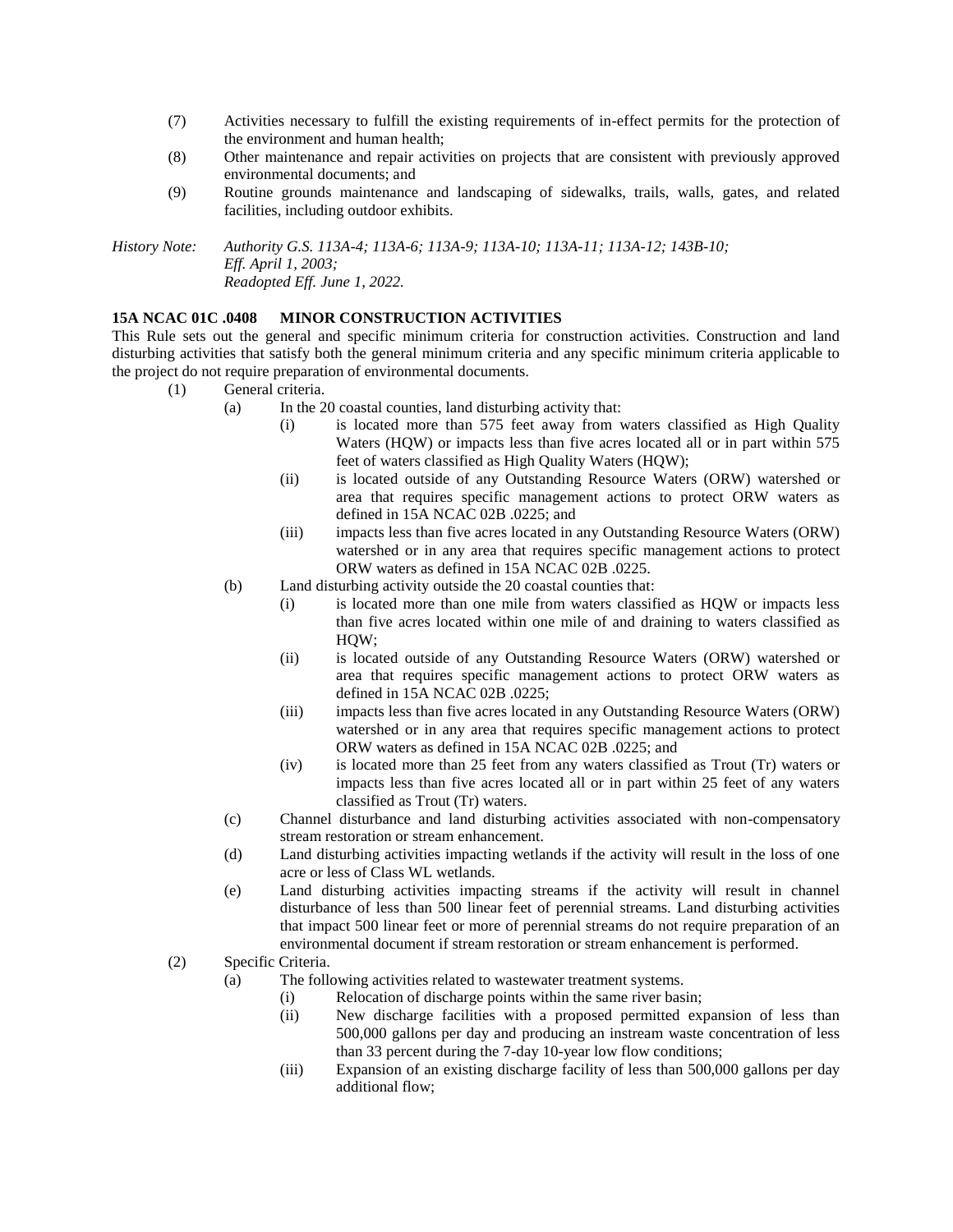- (iv) New surface irrigation, high rate infiltration, or subsurface waste water systems with a proposed permitted capacity not exceeding 100,000 gallons per day;
- (v) Reclaimed water utilization systems with reclaimed water utilization being the sole disposal option with a proposed permitted capacity not exceeding 200,000 gallons per day;
- (vi) New reclaimed water utilization sites with a proposed permitted capacity not to exceed 500,000 gallons per day when the reclaimed water utilization system is required for compliance with any other wastewater disposal permit;
- (vii) New reclaimed water utilization sites with a proposed permitted capacity not to exceed 1,000,000 gallons per day when the reclaimed water utilization system is not required for compliance with any other wastewater disposal permit;
- (viii) New reclaimed water utilization distribution lines;
- (ix) New permits or modification to existing permits for land application of residuals utilization, where less than 10 acres not previously permitted is prior converted within three years or will be converted from a non-plantation forested area to application area;
- (x) New or expanding surface disposal sites disposing less than 3000 dry tons of residuals per year;
- (xi) Gravity sewer extensions with less than three miles of new lines or lines of less than 18 inches in diameter; and
- (xii) New or expanding individual pump stations and associated force mains with a proposed permitted capacity of less than 1750 gallons per minute.
- (b) The following activities related to potable water systems.
	- (i) Improvements to water treatment plants that involve less than 1,000,000 gallons per day added capacity and total design withdrawal less than one-fifth of the 7 day, 10-year low flow of the contributing stream;
	- (ii) Improvements not intended to add capacity to the facility;
	- (iii) Installation of appurtenances in existing rights-of-way for streets or utilities, or water lines and appurtenances less than five miles in length and having only directional bore stream crossings or no stream crossings; and
	- (iv) Construction of water tanks, or booster pumping or secondary or remote disinfection stations.
- (c) Groundwater withdrawals of less than 1,000,000 gallons per day where such withdrawals are not expected to cause alterations in established land use patterns, or degradation of groundwater or surface water quality.
- (d) The following activities related to solid waste disposal:
	- (i) Construction of solid waste management facilities, other than landfills exempt pursuant to G.S. 130A-294 (a)(4), which store, treat, process incinerate, or dispose of less than 350 tons per day (averaged over one year) of solid waste; and
	- (ii) Disposal of solid waste by land application on 100 total acres or less, where less than 10 percent of the total land application area is converted from a nonplantation forested area.
- (e) Construction of a minor source or modification of a minor source of air emissions as defined in 15A NCAC 02D .0530, that are less than 100 tons per year or 250 tons per year as defined therein.
- (f) Construction relating to the reclamation of underground storage tanks and restoration of groundwater quality.
- (g) The construction, repair or removal of dams less than 25 feet in height and having less than 50 acre-feet of effective storage capacity.
- (h) Any new construction for a building that involves all of the following;
	- (i) A footprint of less than 10,000 square feet;
	- (ii) A location that is not a National Register Archaeological site; and
	- (iii) The building's purpose is not for storage of hazardous waste.
- (i) Demolition of or additions, rehabilitation or renovations to a structure not listed in the National Register of Historic places or less than 50 years of age.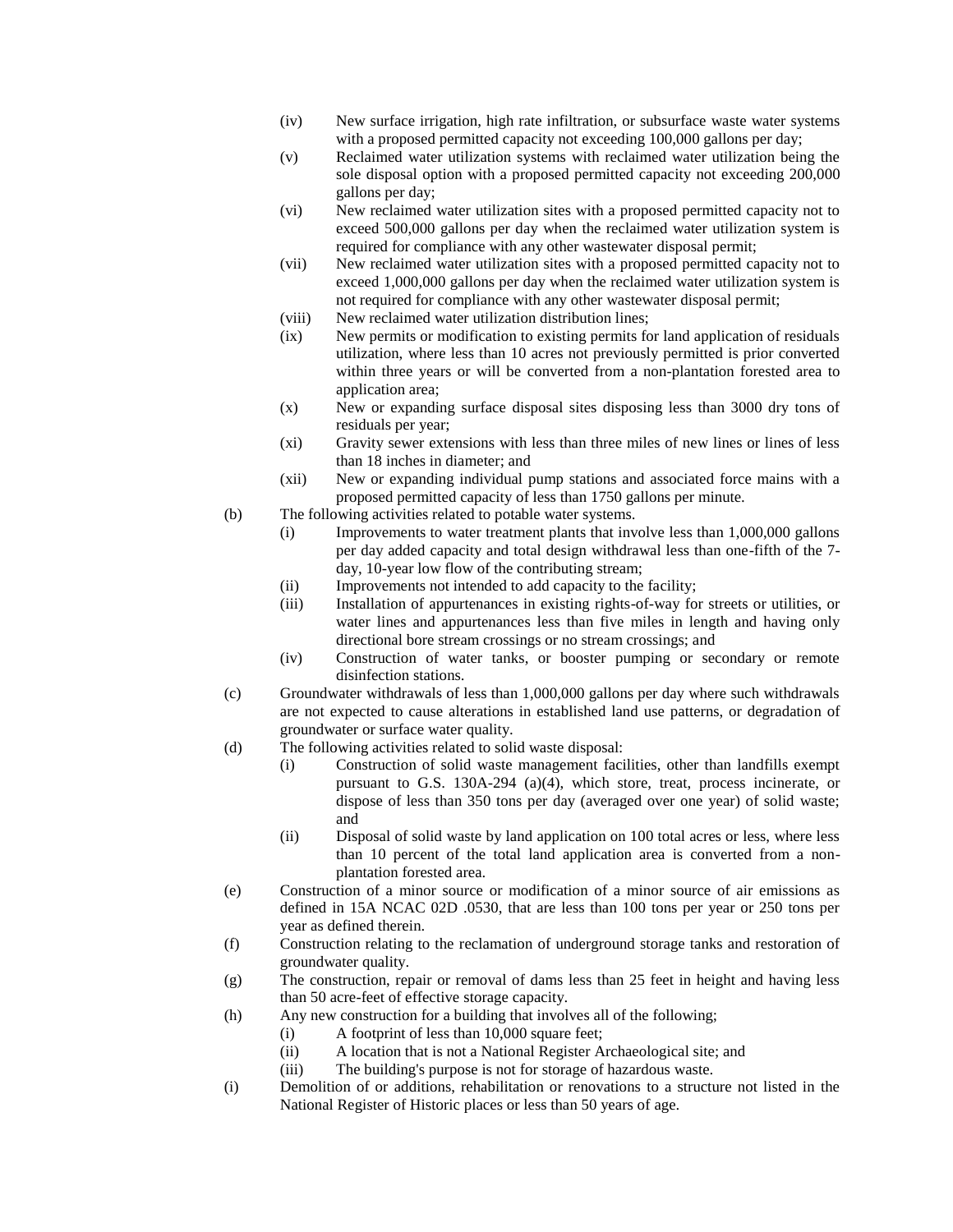- (j) Routine grounds construction and landscaping of sidewalks, trails, walls, gates and related facilities, including outdoor exhibits.
- (k) Installation of on-farm Best Management Practices that meet the standards of the North Carolina Soil and Water Conservation Commission and the federal Natural Resources Conservation Service.
- (l) Construction or remodeling of swimming pools.
- (m) Construction of a new two-lane road in accordance with DOT accepted design practices and DOT standards and specifications involving less than a total of 25 cumulative acres of ground surface limited to a single project, and not contiguous to any other project making use of this provision.
- (n) Expansion of a two-lane road in accordance with DOT accepted design practices and DOT standards and specifications involving less than a total of 10 cumulative acres of ground surface limited to a single project, and not contiguous to any other project making use of this provision.

*History Note: Authority G.S. 113A-4; 113A-6; 113A-9; 113A-10; 113A-11; 113A-12; 143B-10; Eff. April 1, 2003; Readopted Eff. June 1, 2022.*

# **15A NCAC 01C .0409 MANAGEMENT ACTIVITIES**

Management activities do not require the preparation of environmental documents. These activities include but are not limited to the following:

- (1) Replenishment of shellfish beds through the placement of seed oysters, seed clams or shellfish cultch on marine or estuarine habitats.
- (2) Creation and enhancement of marine fisheries habitat through the establishment of artificial reefs in accordance with the Division of Marine Fisheries' Artificial Reef Master Plan.
- (3) Placement of fish attractors and shelter in public waters managed by the N.C. Wildlife Resources Commission.
- (4) Translocation and stocking of native or naturalized fish and wildlife in accordance with appropriate DEQ species management plans, watershed management plans, or other state agency approved resource management plans.
- (5) Reintroduction of native endangered or threatened species in accordance with state or federal guidelines or recovery plans.
- (6) Production of native and agricultural plant species to create or enhance fish or wildlife habitat and forest resources, including fertilization, planting, mowing, and burning in accordance with fisheries, wildlife, or forestry management plans.
- (7) Forest products harvest in accordance with the forestry Best Management Practices (BMPs) and the performance standards in the Forest Practice Guidelines (FPGs) Related to Water Quality (02 NCAC 60C) and the United States Forest Service or the N.C. Division of Forest Resources forest management plans.
- (8) Reforestation of woodlands in accordance with the United States Forest Service or the N.C. Division of Forest Resources forest management plans.
- (9) Use of forestry best management practices to meet the performance standards in Forest Practice Guidelines Related to Water Quality codified as in 02 NCAC 60C.
- (10) The control of forest or agricultural insects and disease outbreaks by biological treatments, mechanical treatments, or the lawful application of labeled pesticides by licensed applicators, or any combination of those practices, on areas of no more than 100 acres.
- (11) Control of species composition on managed forestlands as prescribed by approved forest management plans by the lawful application of labeled herbicides by licensed applicators, on areas no more than 100 acres.
- (12) Control of aquatic weeds in stream channels, canals and other water bodies, by the lawful application of labeled herbicides by licensed applicators pursuant to Article 15, Chapter 113A of the NC General Statutes.
- (13) Removal of logs, stumps, trees, and other debris from stream channels where there is no channel excavation, and activities are carried out in accordance with "Best Management Practices (BMPs) for Selective Clearing and Snagging," Appendix B in Incremental Effects of Large Woody Debris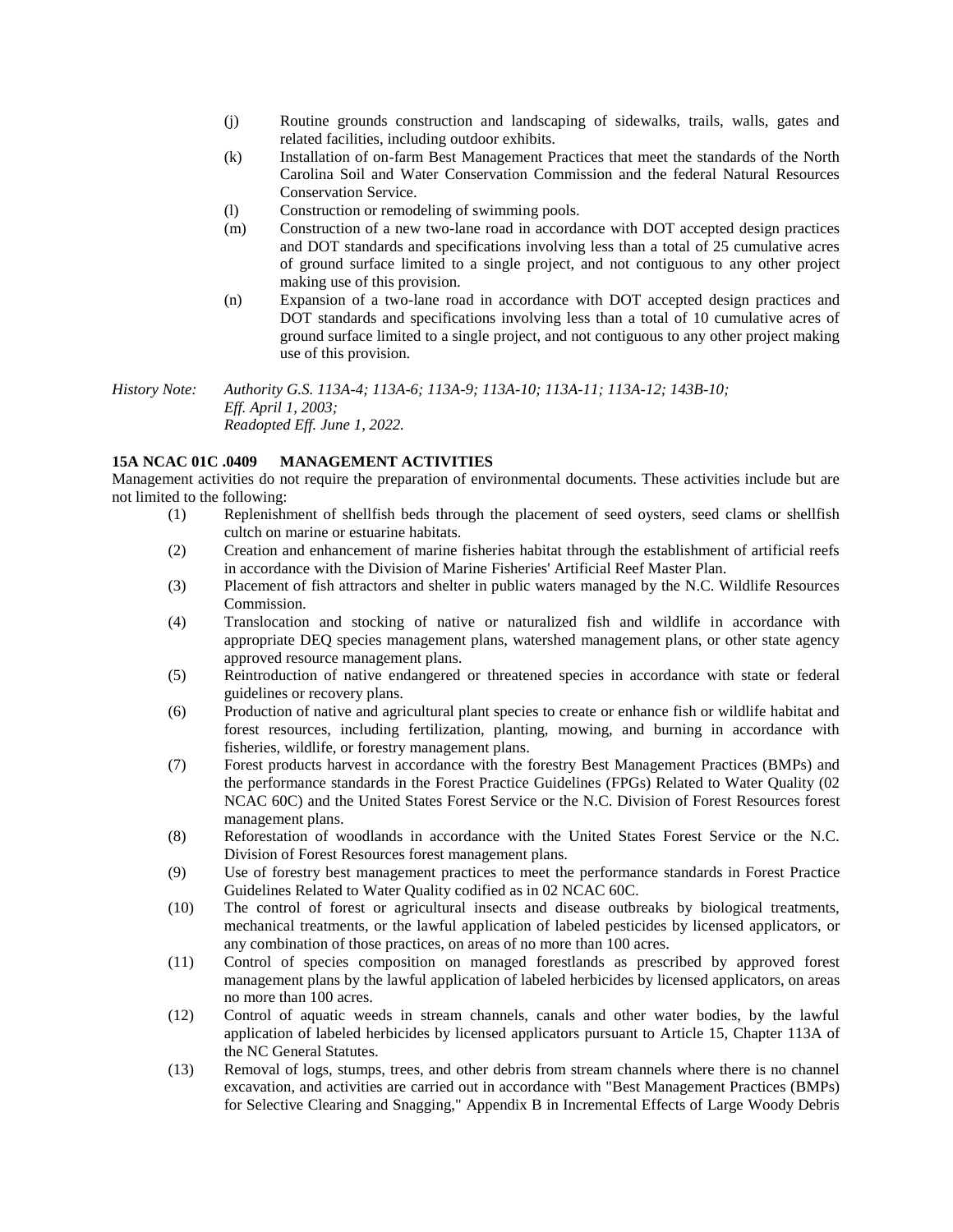Removal on Physical Aquatic Habitat, US Army Corps of Engineers Technical Report EL-92-35, Smith et al, 1992, or other guidelines approved through the Intergovernmental Review process as set out at 01 NCAC 25 .0211.

- (14) Dredging of existing navigation channels and basins to originally approved specifications, provided that the spoil is placed in existing and approved high ground disposal areas.
- (15) Controlled or prescribed burning for wildlife, timber enhancement, and hazard reduction in accordance with applicable management plans.
- (16) Plowing fire lines with tractor plow units, or other mechanized equipment, for the purpose of suppressing wildland (brush, grass, or woodland) fires and prescribed burning.
- (17) Scooping or dipping water from streams, lakes, or sounds with aircraft or helicopters for the purpose of suppressing wild land (brush, grass, or woodland) fires.
- (18) Drainage projects where the mean seasonal water table elevation will be lowered less than one foot over an area of one square mile or less, and riparian and wetland areas will not be affected.
- (19) Manipulation of water levels in reservoirs or impoundments in accordance with approved management plans, for the purpose of providing for water supply storage, flood control, recreation, hydroelectric power, fish and wildlife, downstream water quality and aquatic weed control.
- (20) Installation of on-farm Best Management Practices that meet the standards of the North Carolina Soil and Water Conservation Commission and the federal Natural Resources Conservation Service.
- (21) Continuation of previously permitted activities where no increase in quantity or decrease in quality are proposed.
- (22) Acquisition or acceptance of real property to be retained in a totally natural condition for its environmental benefits.
- (23) Acquisition or acceptance of real property to be managed in accordance with plans for which environmental documents have been approved.
- (24) Care of all trees, plants, and groundcovers on public lands.
- (25) Care, including medical treatment, of all animals maintained for public display.
- (26) Activities authorized for control of mosquitoes such as the following:
	- (a) Mosquito control water management work in freshwater streams performed in accordance with "Best Management Practices (BMPs) for Selective Clearing and Snagging" Appendix B in Incremental Effects of Large Woody Debris Removal on Physical Aquatic Habitat, US Army Corps of Engineers Technical Report EL-92-35, Smith et al, 1992, or other guidelines reviewed through the Intergovernmental Review process as set out at 01 NCAC 25 .0211;
	- (b) Mosquito control water management work in salt marsh environments performed under Open Marsh Water Management guidelines reviewed through the Intergovernmental Review process as set out at 01 NCAC 25 .0211;
	- (c) Lawful application of chemicals approved for mosquito control by the United States Environmental Protection Agency and the State when performed under the supervision of licensed operators; and
	- (d) Lawful use of established species to control mosquitoes.

*History Note: Authority G.S. 113A-4; 113A-6; 113A-9; 113A-10; 113A-11; 113A-12; 143B-10; Eff. April 1, 2003; Readopted Eff. June 1, 2022.*

# **15A NCAC 01C .0410 PRIVATE USE OF PUBLIC LANDS**

Activities related to the private use of public lands, when conducted in accordance with permit requirements, do not require the preparation of environmental documents. These activities include but are not limited to the following:

- (1) use of pound nets;
- (2) shellfish, relaying and transplanting;
- (3) harvest of shellfish during closed season;
- (4) special fisheries management activities under 15A NCAC 03O .0506;
- (5) aquaculture operations within coastal waters;
- (6) scientific collecting within coastal waters;